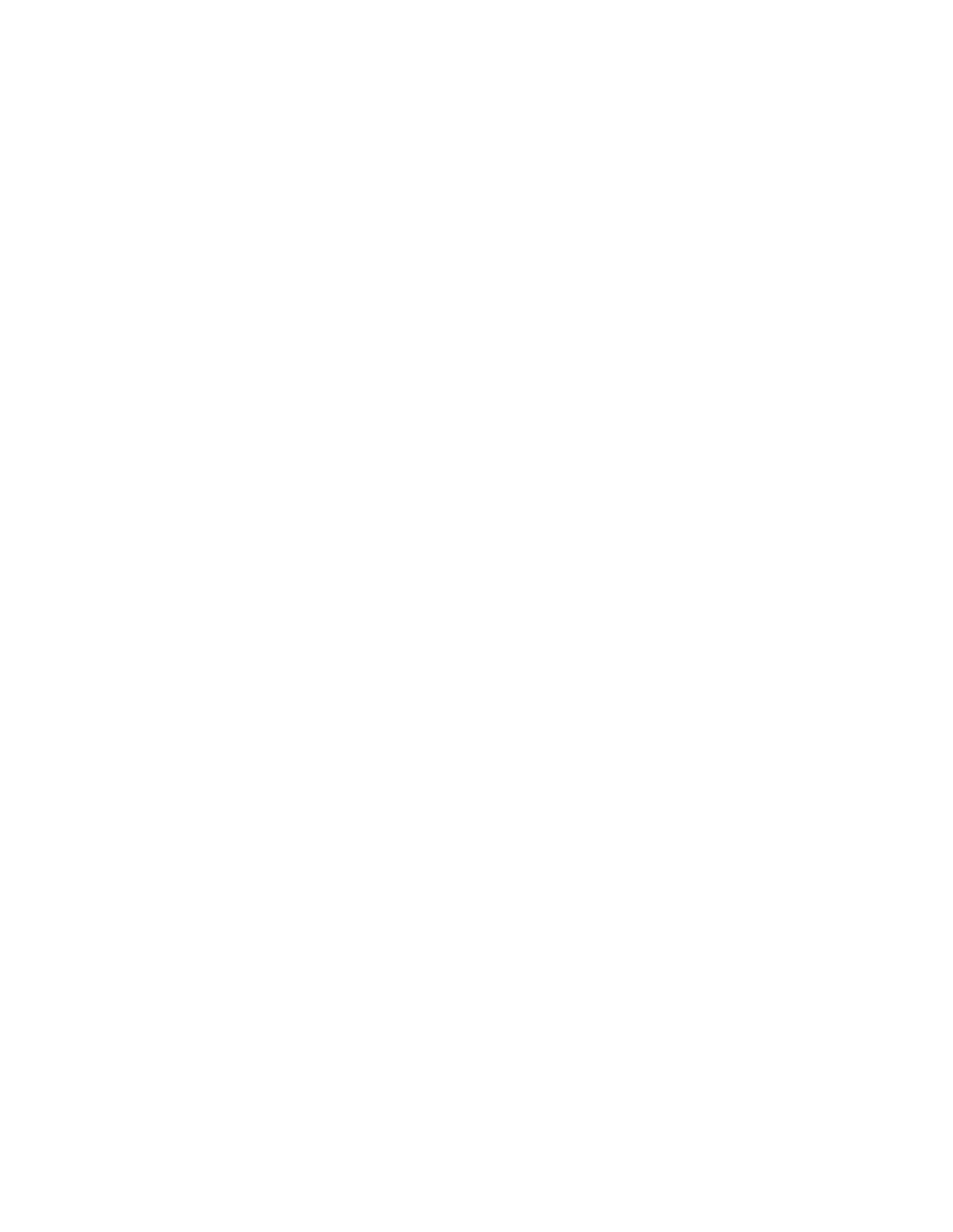# U.S. Fire Administration Fire Investigations Program

The U.S. Fire Administration develops reports on selected major fires throughout the country.<br>The fires usually involve multiple deaths or a large loss of property. But the primary criterion<br>for deciding to do a report is he U.S. Fire Administration develops reports on selected major fires throughout the country. The fires usually involve multiple deaths or a large loss of property. But the primary criterion for deciding to do a report is whether it will result in significant "lessons learned." In some contents, human behavior in fire, etc. In other cases, the lessons are not new but are serious enough to highlight once again, with yet another fire tragedy report. In some cases, special reports are developed to discuss events, drills, or new technologies which are of interest to the fire service.

The reports are sent to fire magazines and are distributed at National and Regional fire meetings. The International Association of Fire Chiefs assists the USFA in disseminating the findings throughout the fire service. On a continuing basis the reports are available on request from the USFA; announcements of their availability are published widely in fire journals and newsletters.

This body of work provides detailed information on the nature of the fire problem for policymakers who must decide on allocations of resources between fire and other pressing problems, and within the fire service to improve codes and code enforcement, training, public fire education, building technology, and other related areas.

The Fire Administration, which has no regulatory authority, sends an experienced fire investigator into a community after a major incident only after having conferred with the local fire authorities to insure that the assistance and presence of the USFA would be supportive and would in no way interfere with any review of the incident they are themselves conducting. The intent is not to arrive during the event or even immediately after, but rather after the dust settles, so that a complete and objective review of all the important aspects of the incident can be made. Local authorities review the USFA's report while it is in draft. The USFA investigator or team is available to local authorities should they wish to request technical assistance for their own investigation.

This report and its recommendations were developed by USFA staff and by TriData Corporation, its staff and consultants, who are under contract to assist the USFA in carrying out the Fire Reports Program.

USFA wishes to acknowledge the support and cooperation of the Regional Director and staff of FEMA's Region VII office in Kansas City and the Kansas City Authorities without whose permission and wholehearted cooperation this report would not have been written. In particular we wish to acknowledge the cooperation and assistance of Assistant Chief Manager Raymond E. Shipman, Chief Edward W. Wilson (Chief of Department), Chief Robert L. Wallace (Fire Marshal), and City Attorney Sam Mumma.

For additional copies of this report write to the U.S. Fire Administration, 16825 South Seton Avenue, Emmitsburg, Maryland 21727. The report is available on the Administration's Web site at http:// www.usfa.dhs.gov/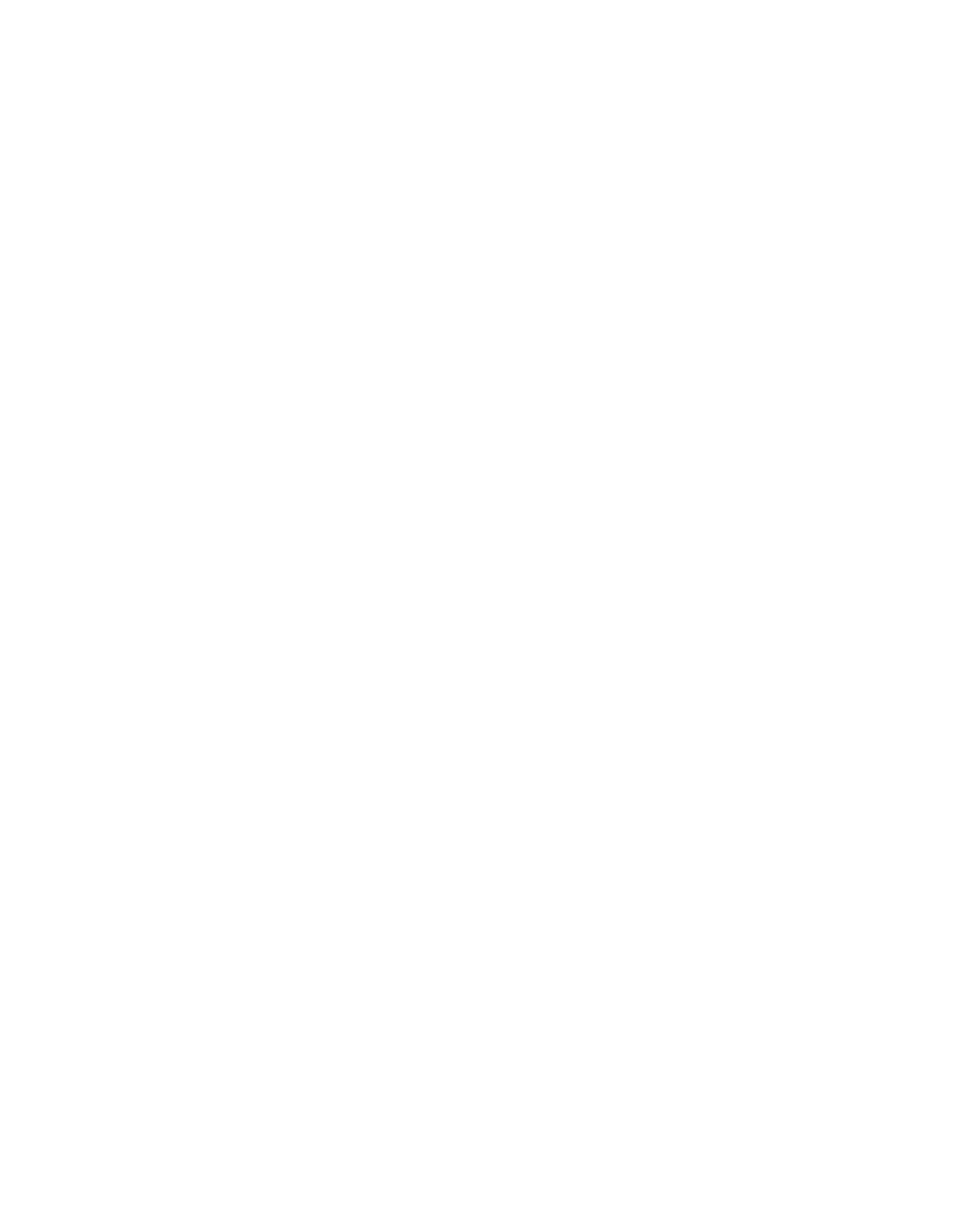# Six Firefighter Fatalities in Construction Site Explosion Kansas City, Missouri

Investigated by: Jack Yates

This is Report 024 of the Major Fires Investigation Project conducted by TriData Corporation under contract EMW-88-C-2649 to the United States Fire Administration, Federal Emergency Management Agency.



Department of Homeland Security United States Fire Administration National Fire Data Center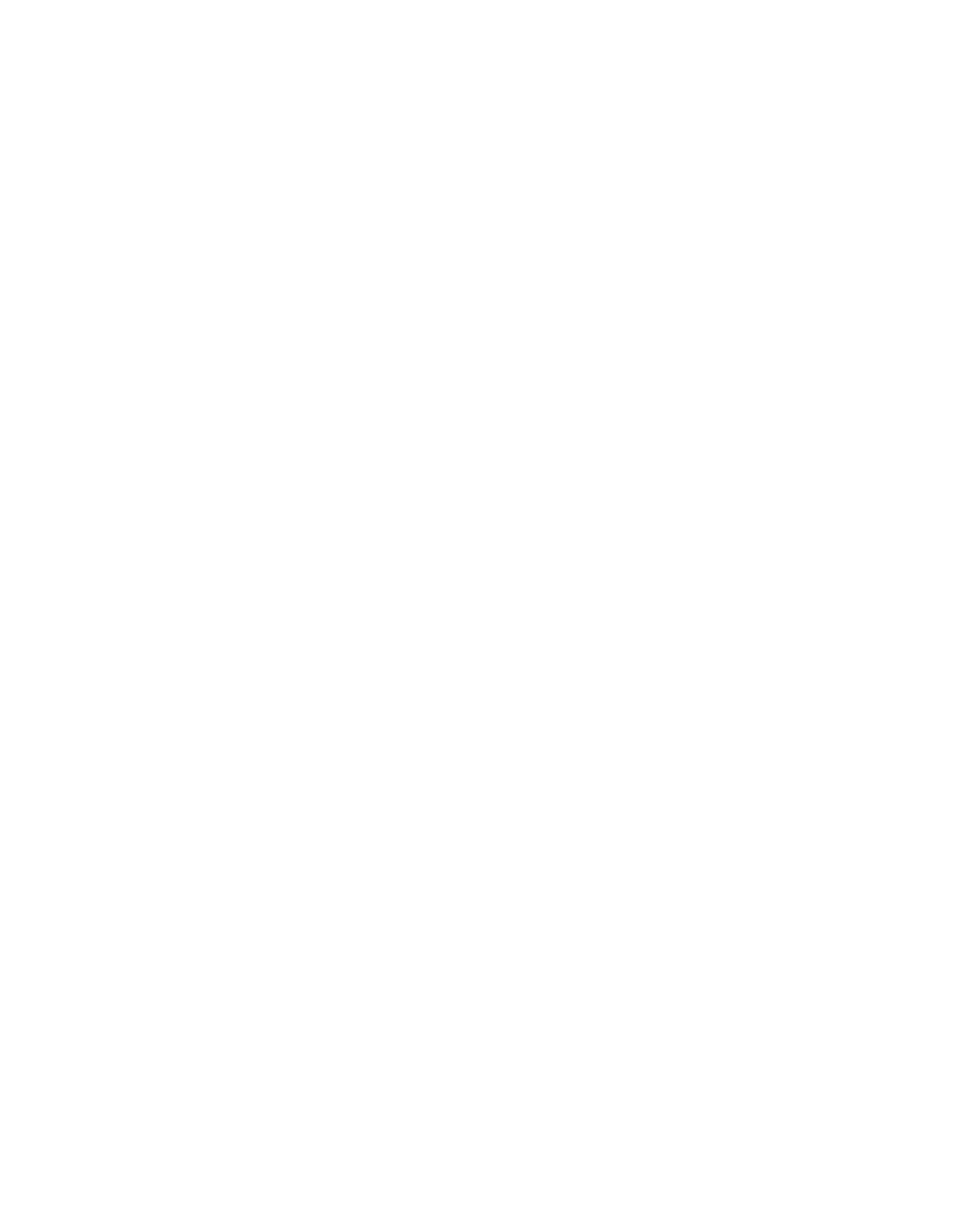# U.S. Fire Administration Mission Statement

*As an entity of the Department of Homeland Security, the mission of the USFA is to reduce life and economic losses due to fire and related emergencies, through leadership, advocacy, coordination, and support. We serve the Nation independently, in coordination with other Federal agencies, and in partnership with fire protection and emergency service communities. With a commitment to excellence, we provide public education, training, technology, and data initiatives.*

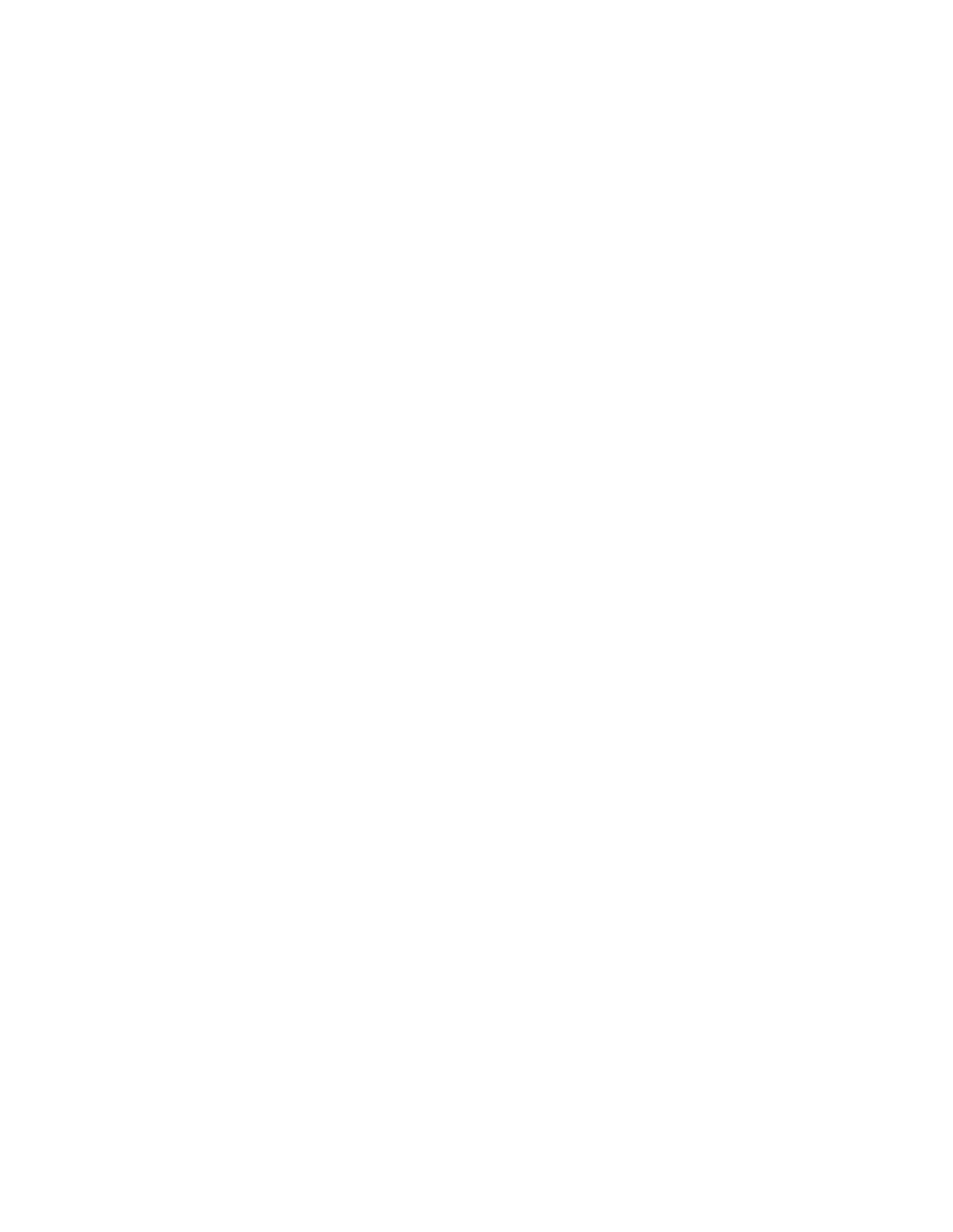# TABLE OF CONTENTS

| <b>LABELING AND CODING OF STORAGE FACILITIES FOR EXPLOSIVES AND</b> |
|---------------------------------------------------------------------|
|                                                                     |
| ANALYSIS OF THE AWARENESS OF THE CREWS AS TO THE DANGER 8           |
| EMERGENCY RESPONSE GUIDEBOOK (DOT P 5800.4) AND MATERIAL SAFETY     |
|                                                                     |
|                                                                     |
|                                                                     |
| FEDERAL AGENCIES ACT FOLLOWING KANSAS CITY EXPLOSION 14             |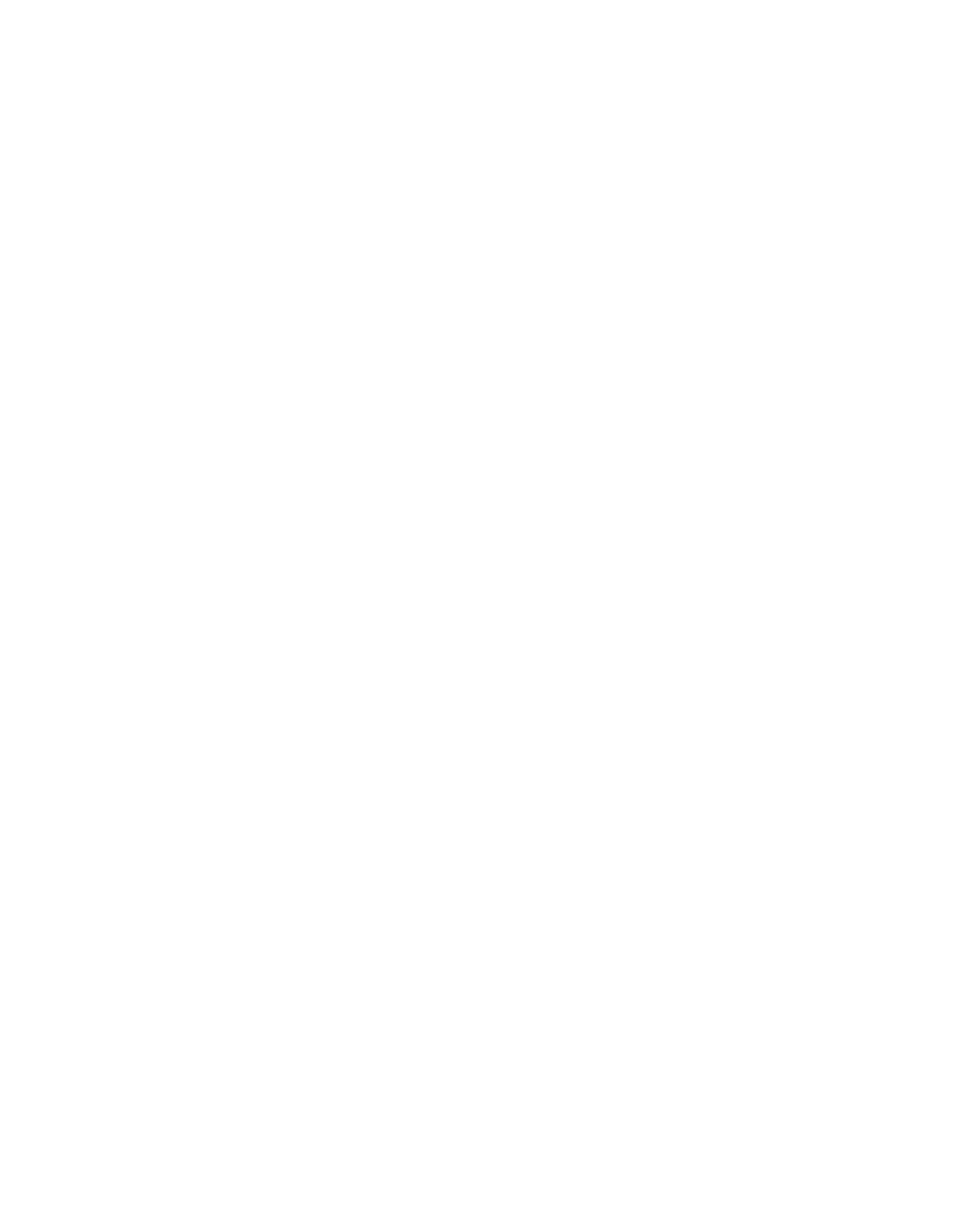# Six Firefighter Fatalities in Construction Site Explosion Kansas City, Missouri November 29, 1988

Local Contacts: Chief Edward W. Wilson Chief Robert L. Wallace, Fire Marshal Harold M. Knabe, Public Information Officer

> Kansas City, Missouri Fire Department 414 East 12th Street, 22nd Floor City Hall Building Kansas City, MO 64106 (816) 274-1393

Sgt. William Forbes Bomb and Arson Unit Kansas City Police Department 1525 Holmes Street Kansas City, MO 64108 (816) 234-5310

## **OVERVIEW**

The Kansas City, Missouri Fire Department lost six firefighters and their vehicles – two entire pumper companies  $-$  in an explosion that occurred while they were extinguishing a fire at a construction site. The fire involved a trailer/magazine containing blasting mixtures of ammonium nitrate and fuel oil, most containing aluminum pellets, too. The fire also involved two other vehicles and ultimately a second trailer/magazine that also exploded. A summary of the incident's key issues is present in table form on the following pages.

The firefighters were not told specifically what was in the trailer/magazine, but had been cautioned by the dispatcher about explosives on the site. Exactly what they suspected was in the trailers will probably never be know.

The two captains and four firefighters involved were highly experienced. Four of the six had attended National Fire Academy (NFA) field courses on hazardous materials (Hazmat) identification. They also had Department of Transportation (DOT) Hazardous Materials Guidebooks in their vehicles.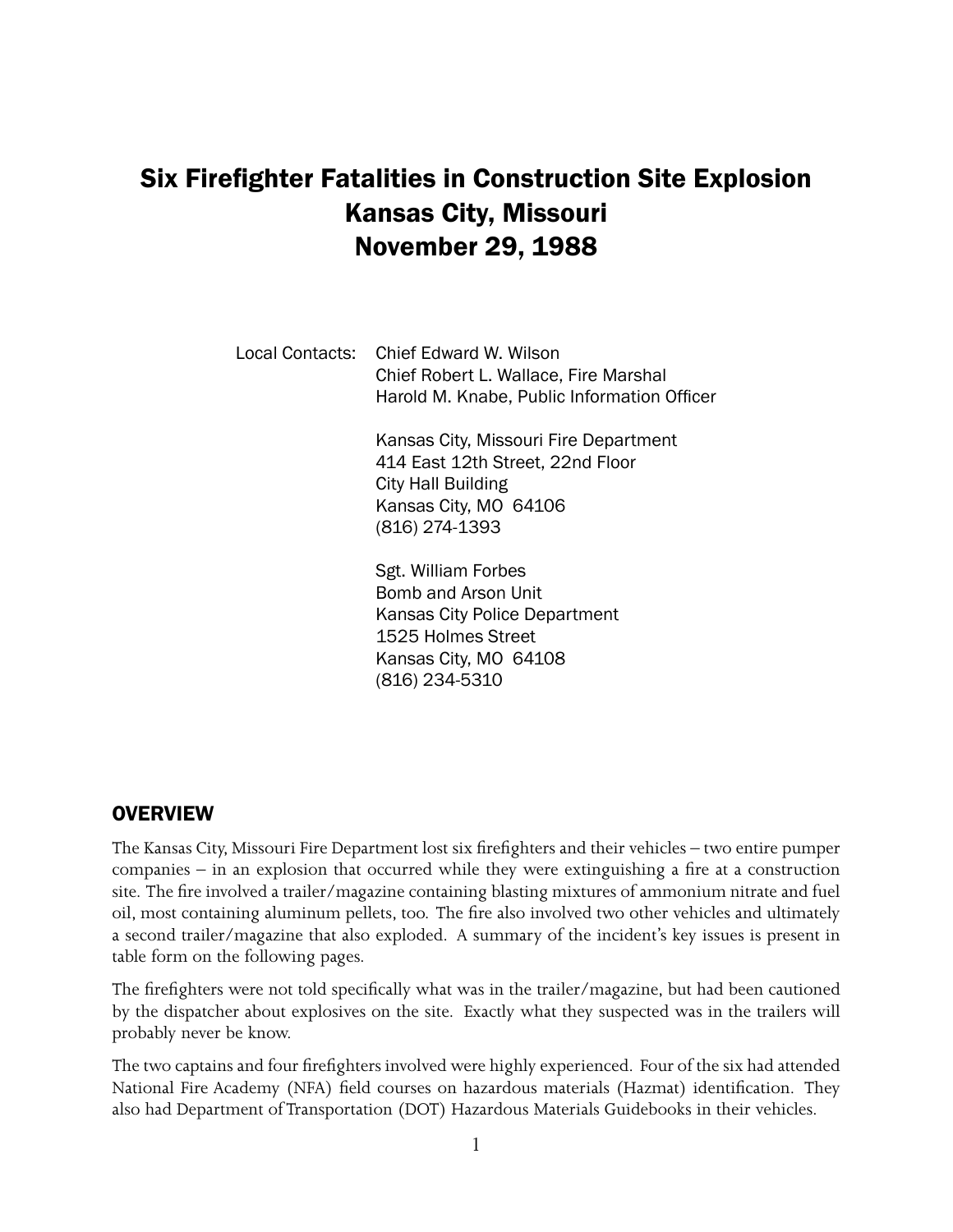However, the trailers/magazines containing the blasting agents probably had no markings or placards indicating their contents, and the crews may never have been sure of what was in them, especially since other, prominently marked magazines were present and may have been misconstrued to contain all the dangerous materials. The fire department was not aware of the presence of the trailers/magazines or their contents before the incident due to a lack of jurisdictional authority and because the city's Fire Prevention and Protection Code did not require the city engineer to notify the fire department that blasting permits had been issued. (This was immediately changed after the incident.) More importantly, the Kansas City Fire Department had no authority or responsibility to inspect the site because it was a State enclave.

Furthermore, it is not clear that if the personnel on the scene had known of the presence of the blasting agent (ammonium nitrate mixed with fuel oil), their Hazmat training or their use of the DOT Guidebook would have necessarily led them to behave differently than they did.

| <b>Issue</b>                                       | <b>Comments</b>                                                                                                                                                                                             |
|----------------------------------------------------|-------------------------------------------------------------------------------------------------------------------------------------------------------------------------------------------------------------|
| Cause                                              | Arson                                                                                                                                                                                                       |
| Casualties                                         | Six firefighters killed in explosion while fighting magazine/trailer fire.                                                                                                                                  |
| Property Type                                      | State of Missouri highway construction site with explosives in magazines and 50,000<br>Ibs. of ammonium nitrate/fuel oil mixture (most with aluminum pellets) stored in two<br>trailers/magazines.          |
| Fire Department Awareness of<br>Explosives on Site | Fire department had not been involved in blasting permit process and was unaware of<br>explosives on the site prior to the incident. Nor did the department have jurisdictional<br>authority over the site. |
|                                                    | Dispatcher was told of presence of explosives, but not what was stored, nor where.                                                                                                                          |
| Firefighters' Awareness of<br>Explosives on Site   | Both pumper companies were told of explosives on the site by the dispatcher, but nothing<br>specific.                                                                                                       |
|                                                    | Trailers/magazines probably were not placarded nor marked to indicate contents. They<br>were not required by the Bureau of Alcohol, Tobacco and Firearms (ATF) to be marked<br>when parked on site.         |
| Firefighter Hazmat Training                        | Four of the six firefighters killed had taken NFA field Hazmat courses.                                                                                                                                     |
|                                                    | Course materials do not appear to place sufficient emphasis on explosive hazard of fight-<br>ing fires involving ammonium nitrate.                                                                          |
| <b>Emergency Response Guides</b>                   | Format and sequence of DOT Guidebook may not be sufficiently clear in an operational<br>environment.                                                                                                        |
|                                                    | Material Safety Data Sheet (MSDS) clearly says flee this type of fire.                                                                                                                                      |
| <b>ATF Policy</b>                                  | While there is no official AFT policy against placarding, there appears to be a generally<br>accepted practice in the field of removing placards when not in transit.                                       |
| Jurisdictional Issues                              | State highway site is not under city control regarding permits or inspections, according to<br>the city attorney.                                                                                           |
|                                                    | ATF has universal jurisdiction over explosives except during transportation, but does not<br>ordinarily inspect or issue permits for sites.                                                                 |
|                                                    | Local fire departments are almost always the first responder, have their personnel at risk,<br>yet do not always have regulatory control or guaranteed coordination from other agencies.                    |

# SUMMARY OF KEY ISSUES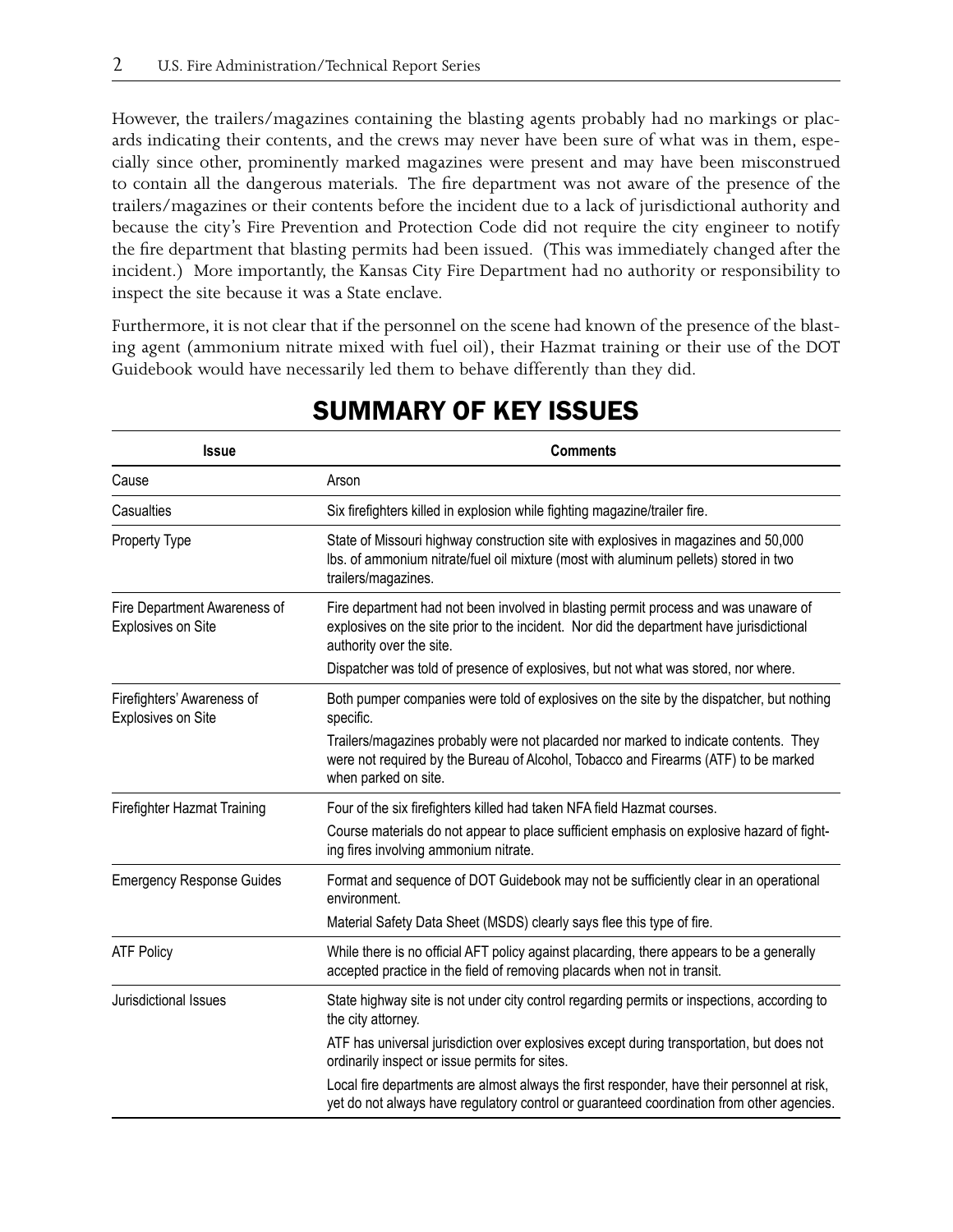## THE INCIDENT

On November 29, 1988, an alarm was received at 0340 by the Kansas City, Missouri Fire Department indicating there was a fire at a highway construction project. The caller, a night guard at the site, initially stated that there was a "small pickup truck" burning. In the background a woman could be heard saying "the explosives are on fire." The woman was later identified as another guard.<sup>1</sup>

The caller went on to say "…there's a fire on both sides of the highway." Then, in response to the dispatcher asking "What's burning?" the caller said: "Uh, there may be some – there's some explosives up on a hill that I also see now is burning."

The dispatcher then directed Pumper 41 to respond to the pickup truck fire. He added: "Pumper 41, use caution on your call. There's information there may be explosives. It's in a construction area…" (Editor's underlining here and elsewhere in quotes.)

Pumper Company 41 was dispatched and, upon arriving at 0346, found that there were in fact two separate fires. It radioed dispatch at 0347 to send another pumper company.

When the second company, Pumper 30, arrived, at 0352, at the second fire, which was several hundred yards away, the first company called dispatch and stated that there seemed to be two arson fires and requested that the police be sent. The first-in company also asked dispatch to warn the second company of explosives.

*"If you can get 30, tell them there's a trailer on fire up there, stay away from it … There's supposed to be explosives involved in this."* This was at 0357, five minutes after the second company had arrived. Pumper 41 also asked that a battalion chief be sent "emergency."

At 0359, Pumper 30 asked the dispatcher, *"Can you confirm that there is explosives in this trailer or not?"* The dispatcher responded, *"Pumper 41 advised that, and we have additional information on the original call that there were explosives in that area, use caution."*

To recap, at this point, both units had been advised that there were explosives on the scene, and both had acknowledged this. But they had not been told specifically that the trailer was a magazine with explosives, nor what might be on the site. They gave no indication they had seen a placard, nor that they realized the "trailer" was a magazine, nor that they knew the contents. They also did not seem alarmed. The first company extinguished the fire in the pickup truck and proceeded to the other fire to assist the second company. A truck, a "trailer," and a compressor – three separate vehicles – were on fire at this time (about 0402). Pumper 41 also requested that a four-wheel drive squad be sent.

However, as indicated above, they appeared to have been aware that there might be explosives in the trailer.

At 0404, Pumper 41 called to Battalion Chief 107, who was en route to the scene: "Apparently this thing's already blowed up, Chief. He's got magnesium or something burning up here." (They may have been seeing sparks from the aluminum sides of the trailer burning.)

At 0408, approximately 22 minutes after the first pumper company arrived on the scene and approximately 16 minutes after the second company arrived on the scene a catastrophic explosion occurred. All six firefighters assigned to both companies were killed. The battalion chief and his driver who

<sup>&</sup>lt;sup>1</sup>A transcript of the dispatcher's tape recording was prepared for this investigation by a court-qualified stenographer. Excepts are attached in Appendix A.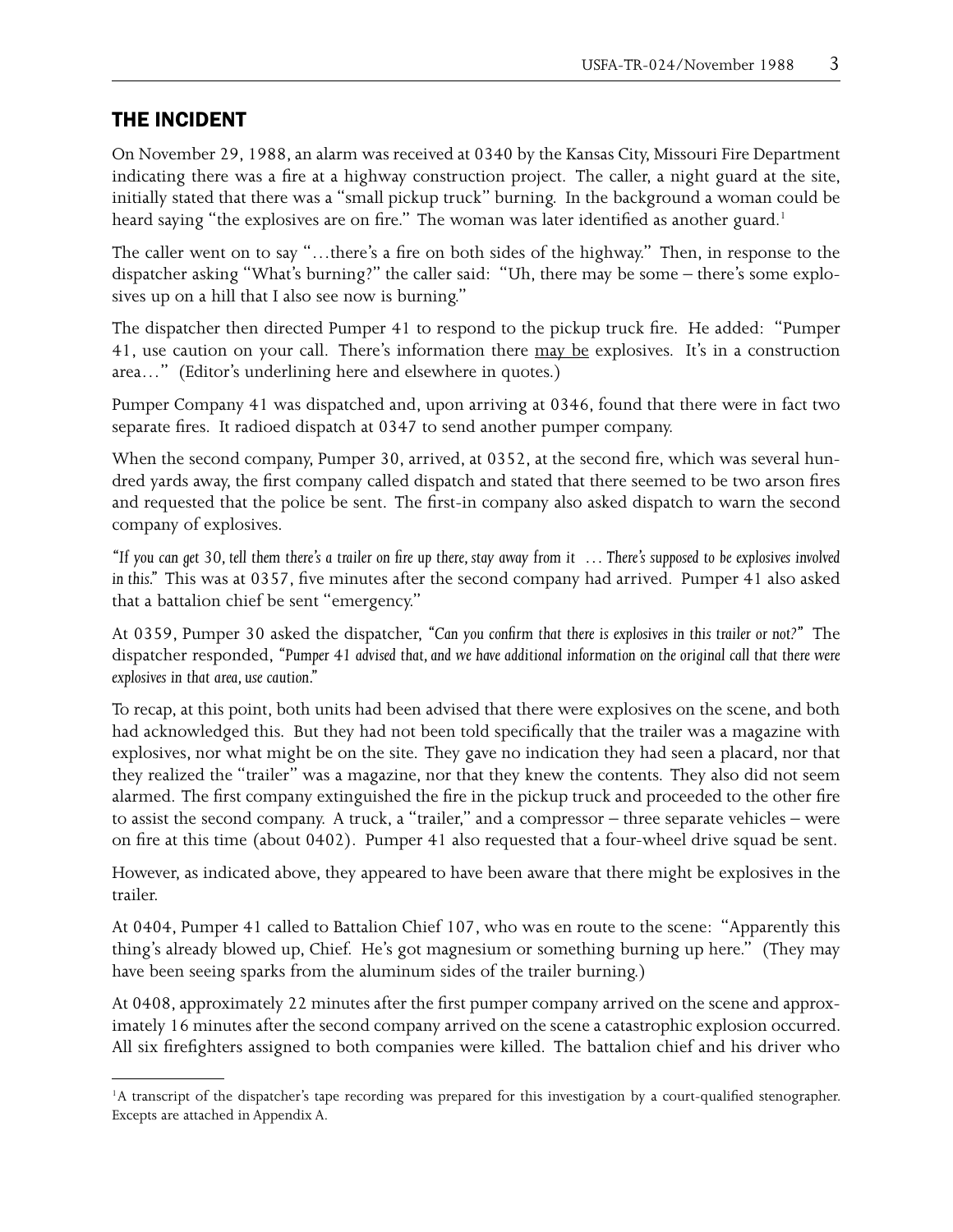had just arrived and stopped about a quarter mile away received minor injuries. Their windshield was blown in.

After the first explosion, the battalion chief immediately pulled back and prevented other firefighters from entering the area. A command post was set up at a safe distance.

Approximately 40 minutes later, a second explosion occurred, followed by several minor explosions. The explosions broke windows far from the site and were heard through a wide area.

There were two large craters found where the two trailers had been. The first trailer explosion created a swimming pool-like crater, with a "deep part" 80 feet in diameter and eight feet deep connected to a smaller crater 20 feet in diameter and six feet deep. The second trailer explosion created a crater approximately 100 feet in diameter and eight feet deep. (See aerial photo in last Appendix.)

Information received from the Kansas City Fire Department is that the first explosion involved a trailer/magazine with a split load. One end had approximately 3,500 pounds of ammonium nitrate/ fuel oil mixture. The remainder of the load was approximately 17,000 pounds of ammonium nitrate/fuel oil mix with 5 percent aluminum pellets. The second explosion was a trailer/magazine loaded with approximately 1,000 30-pound "socks" of ammonium nitrate/fuel oil mixture with 5 percent aluminum pellets.

# THE CONSTRUCTION PROJECT SITE

The project under construction was the Bruce R. Watkins Memorial Drive; more specifically, an area near the intersection of U.S. Highway 71 and 87th Street in Kansas City, Missouri. (See Appendix B.) The highway project required the moving of substantial quantities of limestone that was routinely broken up by drilling holes into the rock, placing a blasting agent in the holes, and then detonating it. Kansas City has large quantities of limestone throughout the area, and there were in face several limestone quarry operations going on.

Professionals who deal with blasting have indicated that high explosives such as dynamite are too expensive to use as the routine blasting material. There also is greater instability with high explosives as opposed to blasting agents.

One of the most common blasting agents used throughout the United States is a mixture of ammonium nitrate with fuel oil. The common name for the product is ANFO, although it can be marketed under other names by individual manufacturers. If a more powerful explosive is needed, aluminum dust or pellets can be blended in. This creates a "hotter" load. Reportedly, of the approximately 50,500 pounds of ammonium nitrate/fuel oil mixture involved in these explosions, 47,000 pounds contained the mixture of 5 percent aluminum.

Personnel at the construction site indicated they used between 10,000 and 16,000 pounds a day on the average. The material came in 30-pound socks that were placed into the drilled holes, then detonated with a device such as a blasting cap.

The material was divided between two trailers/magazines less than 100 feet apart. There were no built-up berms or barriers between the trailers. Section 55.218, Table of Distances for Storage of Explosive Materials in the ATF Explosives Law and Regulation Handbook, states that with 25,000 to 30,000 pounds of explosives there must be a distance of 224 feet between trailers/magazines if unbarricaded.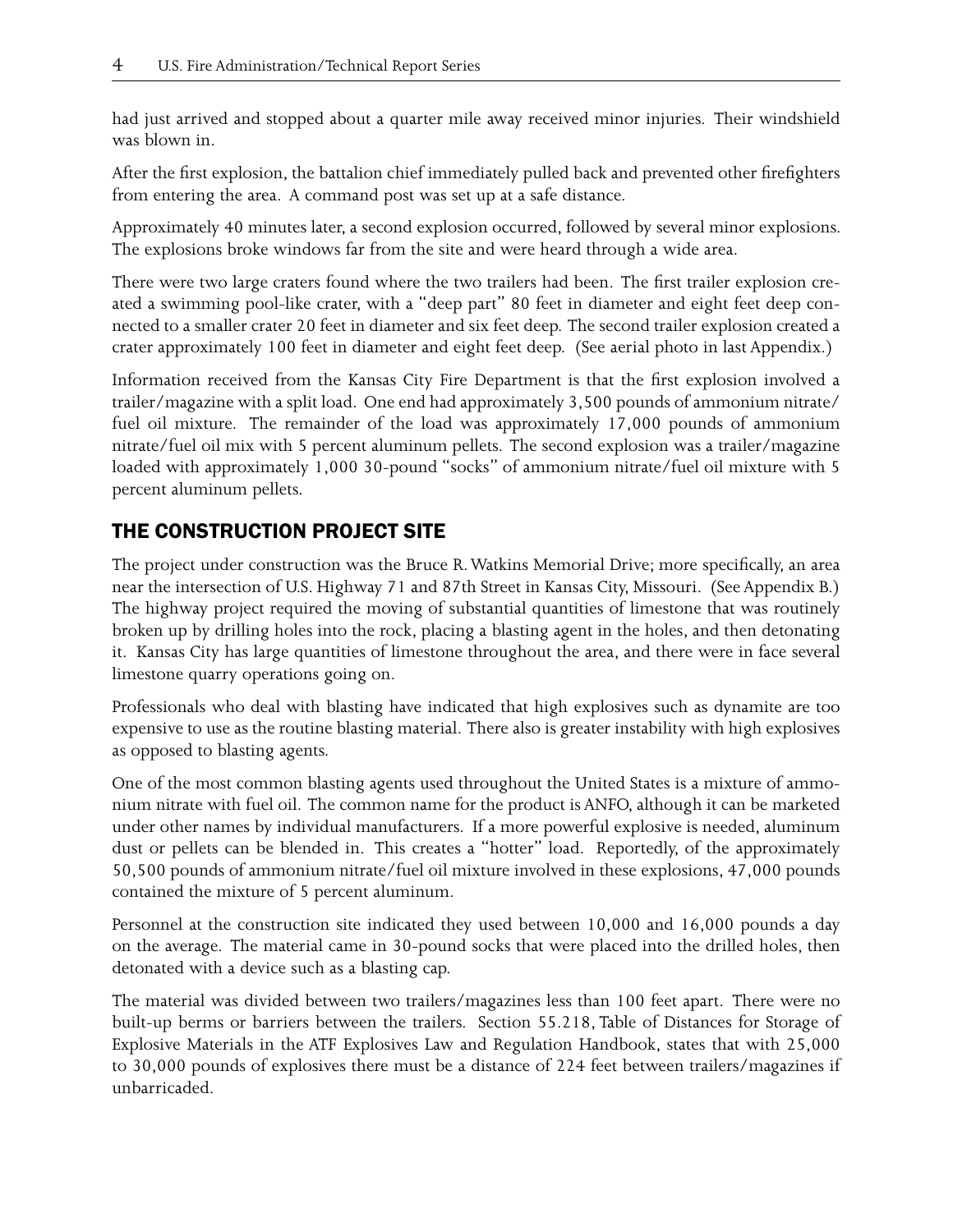The trailers/magazines were less than 600 feet from Highway 71 and less than 350 feet from 87th Street. There was a berm between the trailers/magazines and Highway 71. The minimal distance from Highway 71 should have been 933 feet.

There was not a berm between the trailers/magazines and 87th Street. Elevation of the land is such that the trailers/magazines were above most of the street. Traffic on this street is less than on Highway 71. If it was considered a class A to D highway, the minimal distance should have been 680 feet. National Fire Protection Association (NFPA) 495, Table of Distances for Storage of Explosives, generally agrees with the ATF Handbook distances. (See Appendix C.)

The Kansas City Office of the ATF described ANFO as one of the safest blasting materials in use. Its volatility comes about when it is enclosed or is in a "compressed area."<sup>2</sup> If it then ignites, it has substantial explosive capabilities. This may explain the delayed ignition of the second trailer. The stability of the ANFO may have kept it from exploding from a shockwave and flying debris, but tires and wooden parts of the trailer/magazine may have ignited, eventually causing the ensuing explosion.

The ammonium nitrate mixtures were stored in two appropriate "Type 5" trailers/magazines specifically designed to transport and store blasting agents. The trailers were in the open, not enclosed in any fencing. According to workers from the site, the trailers were not placarded when stored. As noted earlier, there is no evidence in the dispatcher tapes that the crews saw any placards or any other information on the trailers as to what they held.

Appendix N has a photograph of a typical Type 5 trailer/magazine from the same blasting agent manufacturer in use at another site in Kansas City at the time of the explosion. The permanently attached, foldable placards on the back of the trailer were in the "up" (covered) position. It is standard industry policy, according to the president of a blasting mixture company, to place placards down when the trailers leave the plant loaded, and to turn them up when they park on a site. Having placards covered or removed on site would not have been in violation of existing ATF regulations. The separation distances were in violation of ATF regulations. (See Appendix D for excerpts from the ATF regulations.)

Also on the site were two yellow high-explosive magazines used to store dynamite and blasting caps. (They appear in the aerial photo in the last Appendix.) It is possible that the crews on the scene saw these other magazines and thought they were the "explosives" referred to by the dispatcher. However, they did continue to question the contents of the trailer. One of the firefighter's bodies was found in the vicinity of one of these containers with a portable hand radio nearby. It is thought possible (but is again speculation) that he was scouting these magazines when the explosion occurred.<sup>3</sup>

## CITY, STATE, AND FEDERAL CODES AND GUIDELINES

At the time of the explosion, Kansas City had adopted the Uniform Fire Code, 1982 Edition, for fire prevention and protection. Article III, Blasting, Section 14.33 Permit-Required, states that anyone doing any blasting within the city limits shall obtain a permit from the city engineer. (See Appendix E.)

All permits issued were under the Kansas City fire code, but there was nothing in the regulations requiring the City Engineer's Office to notify the Kansas City Fire Marshal's Office of any blasting

<sup>&</sup>lt;sup>2</sup> A "compressed area" means a small, packed space like the cylindrical hole used in blasting.

<sup>&</sup>lt;sup>3</sup> The condition of the deceased suggested that he was not near the trailer when it blew and was killed at a distance by the blast wave.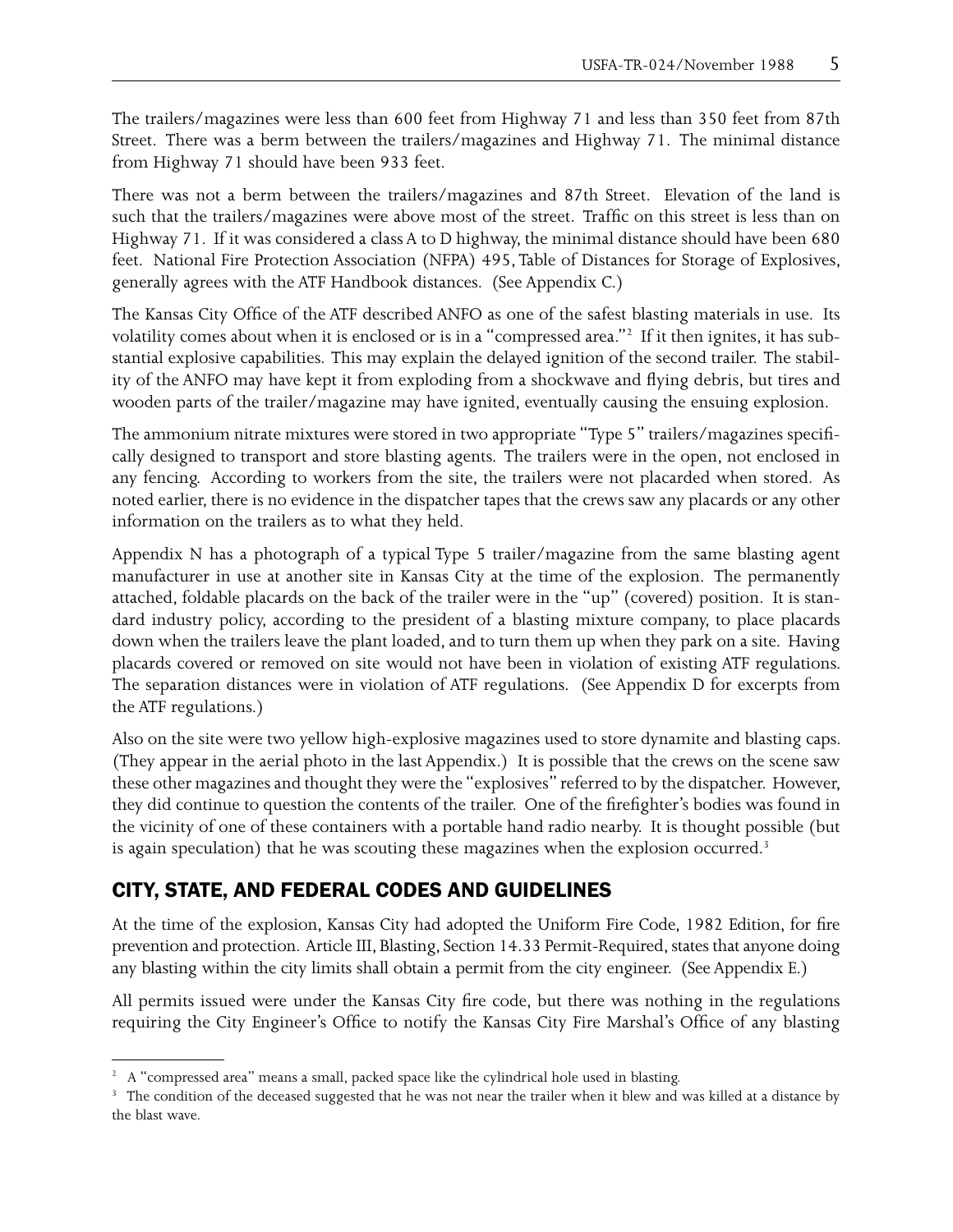operations. Also, the permit application did not require specific information in regard to type, quantity, or site location of the explosives to be employed.

An additional jurisdictional problem appears to exist regarding "State Enclave" legislation. The City Attorney's Office rendered an opinion after this incident that, based on the provisions of Article IV, Section 29 of the Missouri Constitution and Section 227.030, RSMo (1986), the city has "no rights whatsoever" to enforce its code on State highway projects or their contractors (See Appendix F). The city should not issue permits or do any construction inspection or supervision on the projects. Thus, the City Fire Marshal's Office faces the dilemma between what it would like to do and what it can legally enforce. And the city engineer apparently did not have jurisdiction to issue the permit it did!

Since the explosion, the Kansas City Fire Marshal's Office has implemented changes that allow it to become cognizant of blasting material and blasting projects within their jurisdiction. All blasting permits now must be cleared through the Fire Marshal's Office, as well as the city engineer. Additionally, permit applications now require a more extensive description of the site project, the material being used, how it is stored, and a plot diagram showing storage locations (see Appendix G). Hazmat permits already were being registered in the Kansas City Alarm Office. Unusual conditions within structures (e.g., wild animals, people with physical impairments, and Hazmat) have long been maintained in a computer file there.

**ATF** – The role of ATF with respect to codes and enforcement is described in their explosives law and regulation handbook, ATF P 5400.7 (11/82). ATF oversees the manufacturing of explosives and the licensing of any user of explosives. They have the authority to regulate and inspect at all times. However, they seldom are able to inspect all user locations simply because of staffing shortages and the mobility of user sites. Many inspections are done in response to reported compliance failures or other reported incidents.

Because they have not been provided with adequate resources, ATF has little choice but to adopt a passive approach to enforcing their regulations, placing the burden of compliance on affected individuals or organizations.

Under Section  $843(b)(5)$  of the ATF handbook, user applicants must demonstrate and certify in writing that they are familiar with State laws and local ordinances relating to explosive materials for the location in which they intend to do business. ATF is not under any obligation to inform the fire marshal or fire department about any explosive material over which they have regulatory power. ATF does not issue site specific permits or licenses; rather, the license is issued to the user. Local code does not supersede ATF guidelines, though the ATF handbook implies that users should comply with local codes. (See Appendix D.)

## LABELING AND CODING OF STORAGE FACILITIES FOR EXPLOSIVES AND BLASTING AGENTS

One special codes and enforcement issue pertinent to this incident was the requirement – or lack of requirement – for labeling the trailers/magazines.

There are three classes of explosive material: high explosives (for example, dynamite); low explosives (for example, fuse lighters); and blasting agents (for example, ammonium nitrate/fuel oil mixture). The class of explosive dictates the type of magazine in which it is to be stored according to ATF guidelines. Types 1, 2, and 3 are magazines for high explosives. Type 4 is for low explosives. These four types of magazines are normally of smaller, heavier construction and brightly colored.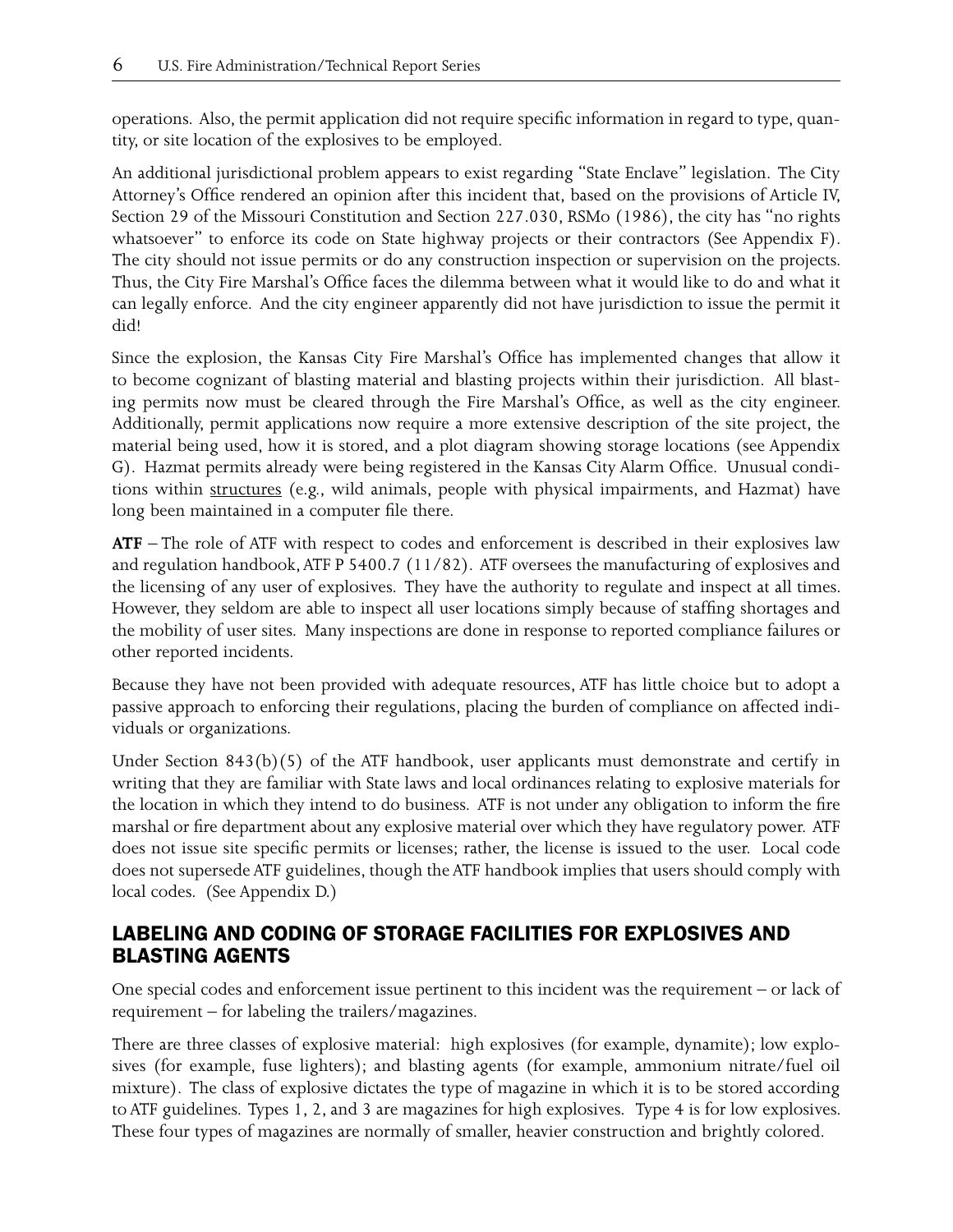Type 5 magazines are for blasting agents and were in use on this site and involved in the two explosions. Blasting agents are typically stored in large quantities and are delivered in mobile Type 5 magazines which usually are owned by the manufacturers of the material (as in this incident) and have the appearance of a standard freight trailer. It may be a single or double axle trailer, depending on the load amount. (See Appendix H for Type 5 magazine storage requirements and construction exhibits.)

While the blasting agent is en route from the manufacturer to the user site, it is subject to regulation by the U.S. DOT. DOT regulations state that the vehicle must be placarded for identification purposes. This is the only time the explosive material is not directly under ATF jurisdiction. Once the Type 5 mobile magazine is parked, it is again under the jurisdiction of ATF. At this point the DOT placards usually are removed (or folded up), creating the problem of identification of contents.

The logic behind ATF's not requiring labeling of Type 5 magazines when parked is that they are less susceptible to theft and vandalism if they are not readily identified. By appearing as innocuous trailers, fewer people know what they contain. Unfortunately, as tragically illustrated here, this lack of knowledge also applies to firefighters.

One reason for this orientation toward confidentiality is that the ATF's regulations and the act that requires them were prompted primarily by the nationwide concern in the early 1970's over domestic terrorism.

Thus, while not officially opposed to placarding on site, the AFT regulations do not require them and do not address the issue. Furthermore, the removal of placards from trailers/magazines upon arrival on site appears to be accepted practice in the field.

The NFPA standard for "Manufacture, Transportation, and Storage of Explosive Materials – 1985" (NFPA 495) requires in Section 6-4,6 that "the local fire department … be notified of the location of all magazines …" The standard also requires in Section 6-85 that the property on which "Type 1 and outdoor Types 2, 4, and 5 are located be posted with signs reading 'Explosives – Keep Off'." The standard does not, however, require placarding or marking of the Type 5 magazines themselves or identification of the explosives. (See Appendix I.)

## FIREFIGHTER HAZMAT TRAINING

Four of the six firefighters involved in this explosion, including both company officers, had received some exposure to Hazmat training through NFA field courses. Four had completed the NFA course, "Recognizing and Identifying Hazardous Materials."

The stated scope of this course is "to develop and basic skills with which to identify hazardous materials problem in their communities, to recognize hazardous materials presence, and to identify the specific hazardous material(s) and associated hazard characteristics." (See Appendix J for excerpts from NFA courses.)

The course stresses firefighter safety in Hazmat incidents. The acronym "D.E.C.I.D.E." is used repeatedly throughout the course text to guide the student through the emergency intervention process and to minimize personal risk. It stands for "Detect hazardous material presence; Estimate likely harm (without intervention); Choose response objectives; Identify action options; Do the best option; and Evaluate process." There are protective measures discussed throughout the course, all advising to continually exercise caution.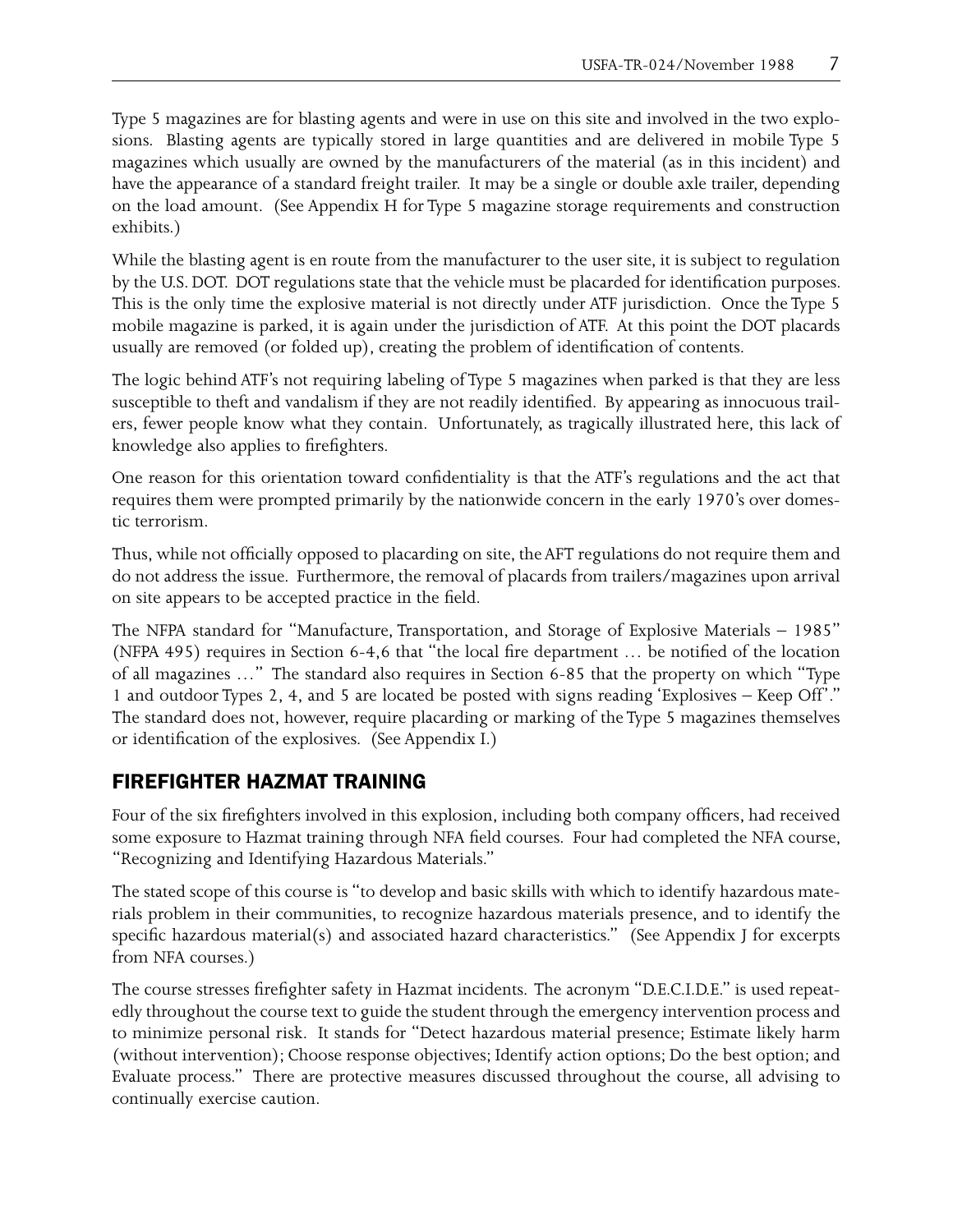Much material in this course deals with problems encountered with transportation, such as accidents or leakage problems from vessels or tankers. In most of these instances, the Hazmat are identified through DOT placards. The first chapter of the course addresses the many types of Hazmat that can be expected. In the slide/tape script section, on slide #1036, blasting agents are described as being "so stable that there is little chance of an accidental explosion." While this may be taken to mean explosion from physical handling, the possibility of explosion from a fire needs to be added in view of this incident. This and the DOT Guidebook's reference material need to be brought into agreement with the MSDS information (discussed further below).

One of the two company officers and one firefighter who had taken the Identification course also had taken a second NFA field course, "Hazardous Material Incident Analysis." The basic outline of this course parallels the previously mentioned course but goes into greater detail regarding detection, intervention, and Hazmat behavior. Throughout the course, safety is emphasized. The second chapter poses the question, "What is the mission of your organization?" The suggested response is to protect life and property and do this safely. This theme is repeated throughout the text.

However, on page I-10, slide #24 description, ammonium nitrate/fuel oil mixture is described as "so insensitive that there is very little probability of accidental explosion." But six pages later, page I-16, slide #82, ironically depicts a scenario in which an unmarked trailer containing 26,000 pounds of blasting agent exploded in a fire, killing six firefighters and destroying their apparatus – similar in several aspects to the Kansas City incident.<sup>4</sup> Both Hazmat courses downplay the potential explosiveness of the type of blasting agent involved in this incident. This impression needs to be corrected.

Both courses primarily address situations where Hazmat are being transported and the materials are placarded or identified through bills of lading. The matter of shipping/transporting Hazmat is indeed a major area of concern and an appropriate focus; but the dangers presented by lack of information on storage sites also need to be discussed in the classes, especially in light of the Kansas City incident. There were no indications that a means of identification such as fencing or signs was present at the Kansas City incident. Lack of such warning multiples the potential danger associated with fire response involving blasting material.

## ANALYSIS OF THE AWARENESS OF THE CREWS AS TO THE DANGER

As noted earlier, we will never know the entire picture regarding what the crews on the scene knew and thought about the hazard they faced. We do know from the dispatch tapes that they were aware of explosives on the site. We also know that the guards did not tell the dispatcher what materials were stored, nor where they were stored, and the dispatcher never asked them for this information. While it is clear from the tapes (see Appendix A) that they thought there might be explosives in the trailer, we can only speculate about their decision to fight the fire.

The two trailers were less than 100 feet apart. If either captain was familiar with distancing tables as set out in the ATF regulations, he may have assumed the contents were standard construction materials, as the distance requirements for explosives were not met. The lack of placarding or any special markings on the trailers may have added to the notion that they did not contain explosives.

<sup>4</sup> The scenario describes a truck driver in Marshall's Creek, Pennsylvania, who noticed a tire fire on his vehicle. He removed the placards and then notified the fire department. Firefighters, upon their arrival, could not find the driver or see any indications of the trailer's contents. While attempting to extinguish the fire, the contents – 13 tons of blasting agent – exploded, killing "six firefighters." (The incident actually had three civilian and three firefighter fatalities.) This slide also is used in the Hazmat Identification course (Slide 1036).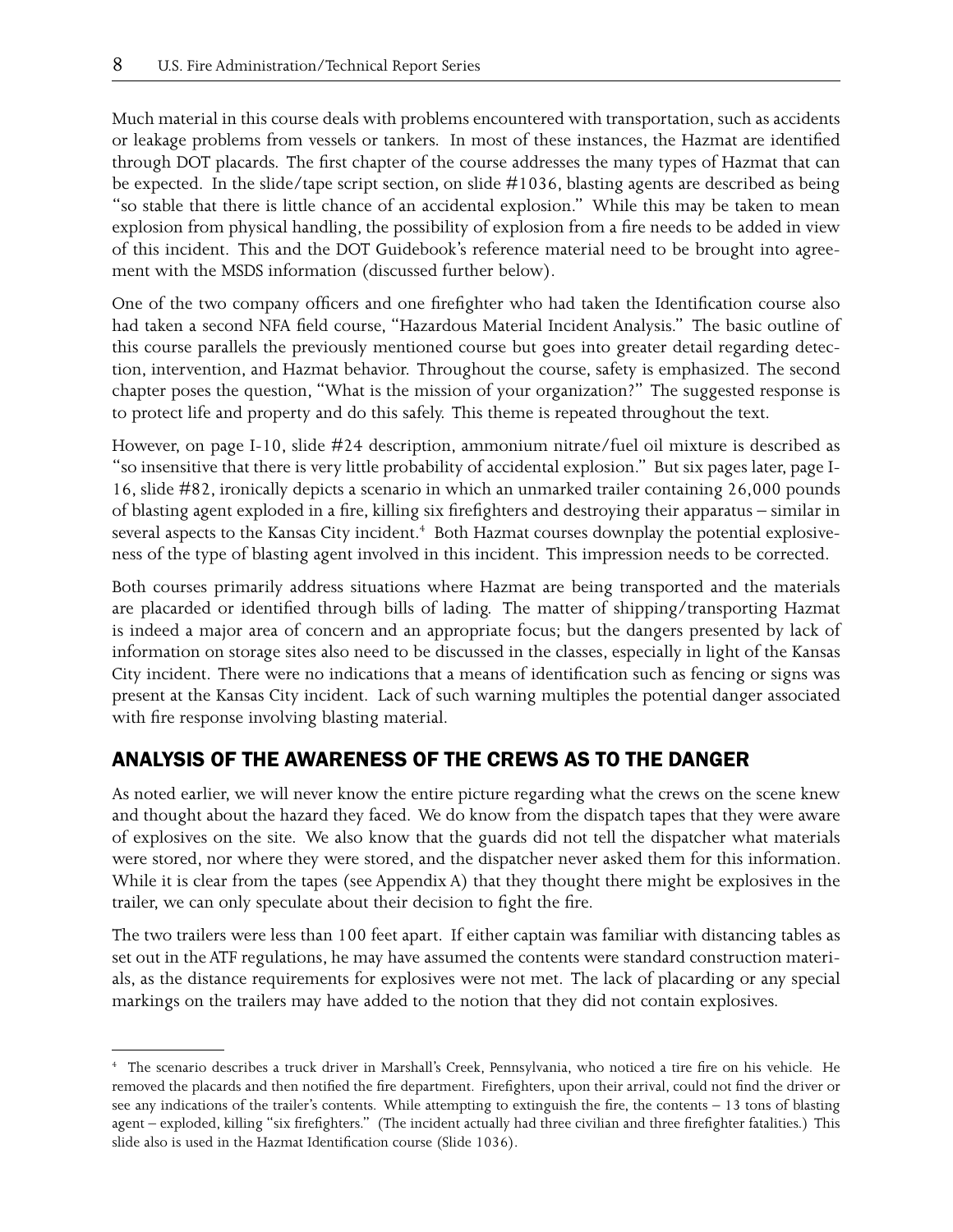Pumper 30, the second company to arrive at the construction site, was assigned to the area where the explosive material was stored. After notifying dispatch of their arrival, there was an almost five minute gap before their next transmission. This was enough time for Pumper 30 to have crossed into the construction area, driven on the back access road, seen the bright yellow high and low explosive magazines, and returned to the equipment fire. Both companies may have assumed they had located and isolated the explosives and felt safe in suppressing the equipment and trailer fires. But to repeat, this is speculation.

The body of the driver for Pumper 30 was found southeast of the explosion. A hand radio was found nearby. It is the driver's normal duty to stay with the equipment to operate the pumper. For him to be away from his normal duty position in the direction of the high explosive magazines and carrying a radio may also suggest he was further scouting the area for Hazmat. But again, this is speculation.

It is *known* that both captains had many years of firefighting experience and both had completed the field course from the NFA "Recognizing and Identifying Hazardous Materials."

Additionally, the captain and driver on Pumper 30 had taken the "Hazardous Materials Incident Analysis" course. The theory advanced by some after this fire that the problem was that not enough firefighters have Hazmat training would not seem to apply here. The two captains had been trained in recognizing Hazmat.

All information here points to the conclusion that they did not know what was in the trailers. And if they did know, based on either knowledge of local blasting operations or even a placard, they may still not have appreciated the great hazard they faced. Their courses, the information contained in the DOT Guidebook, and the information available to them about the site together still may not have been sufficient to allow them to recognize the magnitude of the hazard.

#### EMERGENCY RESPONSE GUIDEBOOK (DOT P 5800.4) AND MATERIAL SAFETY DATA SHEETS

Pumper companies in Kansas City carry the 1987 edition of the DOT Emergency Response Guidebook. A Guidebook was found lying in the demolished cab of one of the pumpers. The four firefighters who had taken Hazmat courses could have been expected to be familiar with the reference material in the DOT guide.

There are 15 variations of ammonium nitrate listed in the DOT Guidebook. Next to each type of material is a guide number that leads to information on the potential hazard and the appropriate emergency response. Each variation of ammonium nitrate also has a Hazmat identification number *with the sole exception of ammonium nitrate-fuel oil mixtures*. In all other uses or variations ammonium nitrate is listed as a Hazmat but when mixed with fuel oil it is listed as a blasting agent. There is no referral to ammonium nitrate/fuel oil as a Hazmat. (See Appendix K for excerpts from the DOT Guidebook.)

Blasting agents are assigned Guide Number 46 for the proper procedure in handling any potential emergency or hazard. The guide states this material may explode and throw fragments one-third of a mile or more if fire reaches the cargo area. The guide directs responders *not* to fight fire in the cargo and to try to prevent a fire from reaching the explosive cargo compartment. The guide also provides a subheading that describes the action to be taken for "Truck and Equipment Fires." It says to flood them with water, or if no water is available, to use Halon, dry chemical, or dirt.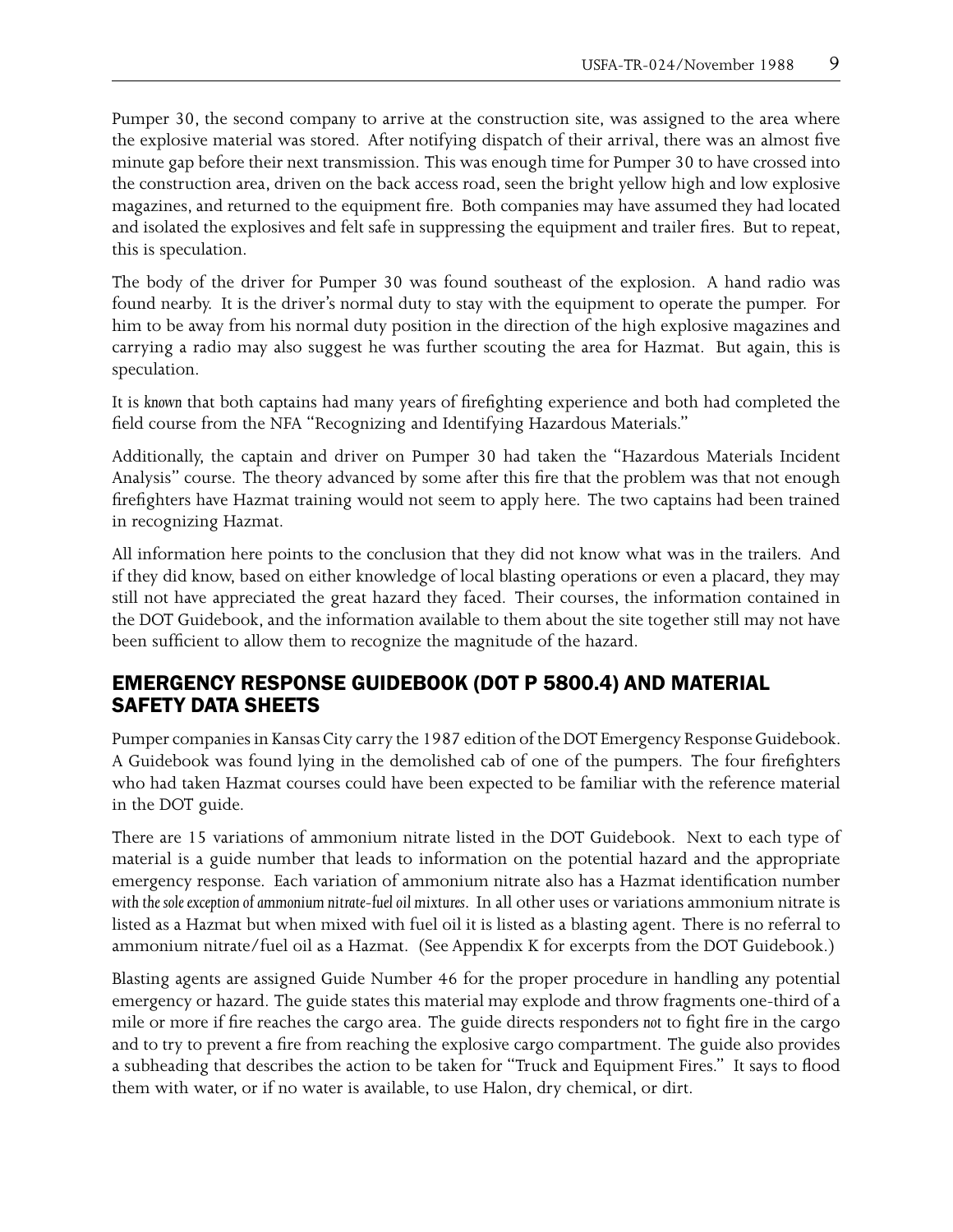Under the next subheading, "Cargo Fires," directions given are not to move the cargo or vehicle if the cargo has been exposed to heat and not to fight the fire when it reaches the cargo. The instructions given are to withdraw from the area and let the fire burn.

The possible confusion here to a firefighter using the book in an emergency is in the labeling and sequence of the headings. The bold type addresses "Truck and Equipment Fires" and "Cargo Fires." A pumper company arriving on a scene at 0340 hours and finding a trailer normally pulled by a truck along with construction equipment on fire may have a tendency to read the action to be taken under the first heading for "Truck and Equipment Fires," i.e., flood with water or, put simply, to fight the fire.

The MSDS for ammonium nitrate addresses the issue differently. (See Appendix L.) Under "Special Fire Fighting Procedures" it simply states, *"Fires involving explosive materials should not be fought."* It further instructs to "Evaluate personnel at a safe location upwind of the fire. Burning material may produce toxic vapors." All suggested procedures are, of course, contingent upon the materials involved being identified.

## LESSONS LEARNED

**1. Dispatchers need to seek and transmit the type, location, and amount of Hazmat present as early as possible.**

The importance of obtaining details on the Hazmat known to be present at the time an alarm is called in cannot be overstated. This was addressed in the Kansas City Hazmat Standard Operating Procedures (SOP), item #5. (See Appendix M.) The dispatcher needs to query the caller and ask for specifics. In this incident the dispatcher did ask what was burning, but did not receive a complete answer. It was not determined whether the night guards had any further details, but callers should be probed further in such a situation when feasible.

Guards and any other personnel likely to be first to report a fire should be informed about Hazmat they are guarding and instructed to volunteer that information to the fire department in an emergency. This guidance should be passed on to local industry.

#### **2. Incident command procedures to be used in the face of unknown risks should be spelled out, especially for situations where there is no threat to civilian lives.**

The evaluation of the scene and the actions taken by the first officer at a fire or Hazmat incident are critical. The Kansas City Hazmat SOP, item #6, covers this. Emphasis should be placed on responses to industrial or construction sites where any type of enclosed structure is involved. Simply stated, if a container or building is on fire at these sites and the contents are not known, and there is no immediate threat to life or significant property, consideration should be given to evacuating the area. Emergency personnel should be drawn back to a safe distance, out of the line of sight and upwind.

Pre-fire plans can provide a great deal of information about the risks at-hand during an incident. Many departments relay this information to responding units via the dispatcher or in-vehicle telemetry. Ironically, Kansas City was one of the first and best known communities to have a computerized file listing unusual risks in occupancies throughout the city. Unfortunately, enclaves render such a system useless.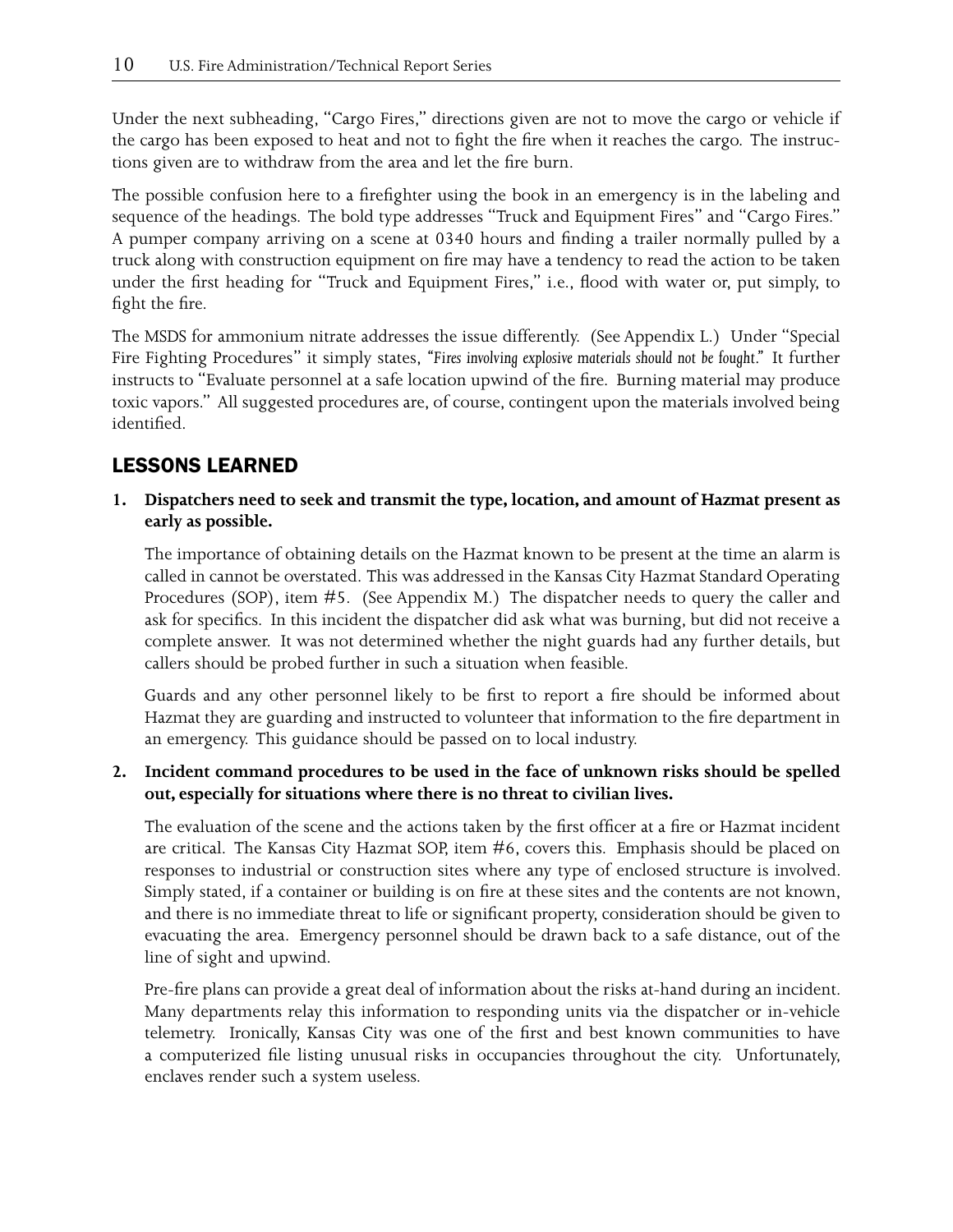#### **3. Local means of improving identification of parked or stored blasting agents should be considered.**

The current ATF Explosives Law and Regulation Handbook does not address the issue of outside container identification. While awaiting potential changes in Federal guidelines from DOT, ATF or other agencies, local governments should consider what they might do in the interim. One simple solution would be to require placarding of magazines on site.

If there is local concern about having placards affixed to the magazines (to keep contents confidential and reduce possibility of theft or vandalism), there are other alternatives. One alternative is to provide a numerical code or symbol that is less obvious.

Another approach is to encourage or require installation of chain link fences around the mobile/ portable magazines. The Type 5 mobile magazines involved in this explosion were, in essence, freight trailers that had been hauled to the user site. A chain link fence with gates at two ends of a four-sided parking area would allow vehicles to pull through. (See photograph in last Appendix, taken at another Kansas City site.)

Kansas City has already made changes on its own, and now requires the City Engineer's Office to advise the Fire Marshal's Office of any application for blasting. They have developed a document that identifies the quantity and type of explosive material, the type of storage facility, and requires a copy of the MSDS sheet. Kansas City additionally has the applicant prepare a plot diagram showing Hazmat locations. These documents are to be made a part of the material in the responding fire companies' handbooks.

#### **4. Fire departments should review local procedures for regulating Hazmat.**

Kansas City was already aware of the jurisdictional problems involving State/Federal enclaves within their city limits. The city had to make changes in local administrative procedures to gain information about explosive materials on all types of sites. If these problems existed in Kansas City, no doubt they exist elsewhere.

#### **5. Users of blasting materials should consider reducing amounts of explosives and blasting agents kept on site.**

The Kansas City construction site was only about one hour's drive from the manufacturer of the blasting agent, yet a three to five day supply of blasting agent was kept on site. Tradeoffs among frequency of resupply, road exposure, site exposure and costs should be considered to arrive at an optimum method of supply for a project.

#### **6. The NFPA Technical Committee on Explosives should review its requirements regarding marking of magazines.**

The firefighters in this incident knew there were explosives on the site. NFPA 495 would have required the site to have a sign saying "Explosives … Keep Off" and to have notified the fire department about the location of explosives, but not to have the magazines marked. Reconsideration is needed of the dangers of more explicit marking of contents and location versus the hazard to firefighters.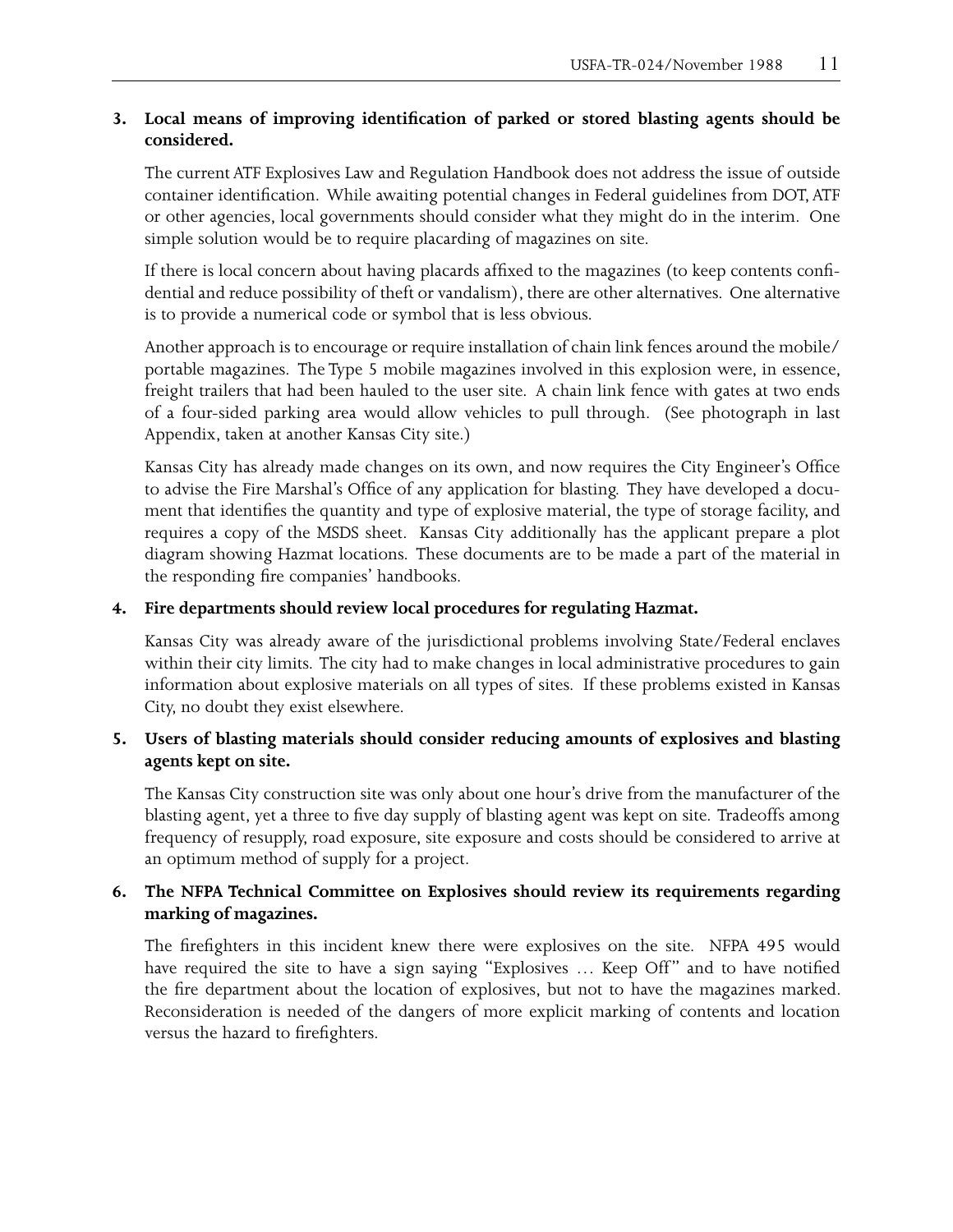#### RECOMMENDATIONS FOR FEDERAL ACTION

It is the opinion of the USFA that the tragic incident in Kansas City is in part the result of incomplete or unclear information. The immediate local issues and possible corrective actions (some of which have already been implemented by local authorities) have been discussed earlier.

What is more disturbing is the observation made in the report concerning the DOT Hazmat Guide and the NFA Field Training Courses. There exists the possibility that even if the two trailers/magazines had been placarded, or the two officers on the scene had otherwise been aware of the contents of the burning trailer/magazine, they may not have adopted a different course of action.

The difficulty is not that the material in either the DOT Guide or the courses is incorrect or that an appropriate course of action cannot be deduced from them. The difficulty is that the correct course of action is not unmistakably clear.

In the case of the training courses the single reference to an incident similar to the Kansas City explosion is offset by repeated references to the inherent stability of blasting agents in general and ammonium nitrate in particular. It is not clear that the residual impression left with even an attentive student would lead to a decision to evacuate and not fight the fire.

In the case of the DOT Guide the clear warning given at the top of the relevant section is offset by the detailed discussion further down the page of truck and equipment fires (see Guide 46, Appendix K). There is a similar potential area of confusion regarding ammonium perchlorate (which was the material involved in the 1988 Henderson, Nevada, chemical plant explosion). The guide indicates that if the material is in particle form, 45 microns or smaller, evacuation is called for. If larger than 45 microns the fire can be fought with protective clothing (by implication, Hazmat suits will protect against toxic off gases). Given the absence of any requirement for placarding it is not clear how firefighters would be able to make this distinction. (In any case the material that exploded in Henderson was reported to have been 90 microns or lagers, implying that there may be other problems with this particular set of guidelines.)

The principal point is that *educational materials, field guides for operations, and regulations governing Hazmat and particularly explosives need to be developed with the immediate problems and operational environment of the emergency response personnel as a primary focus.* Absolute clarity regarding worst case consequences is essential. These materials are being developed to guide the actions of emergency personnel whose natural tendency in the case of firefighters is, not surprisingly, to fight fire. To assert that when in doubt evacuation is the most prudent course of action is to overlook the nature of the profession of firefighting. Entering a burning building is an inherently dangerous act. In developing guidance for personnel who are accustomed by training and experience to take significant risks as a matter of course, absolute clarity and accuracy are essential.

Therefore, the USFA recommends that a general review of pertinent Federal regulations governing the manufacture, storage and handling of explosives (and Hazmat); Federally-sponsored training materials for first responders; and, Federally-developed field operations guides be undertaken by the responsible agencies. The object of such a review is to ensure that emergency response personnel who find themselves on the scene of an incident at three o'clock in the morning have as clear a picture as possible of the situation confronting them and the actions which they may not prudently take to protect lives and property.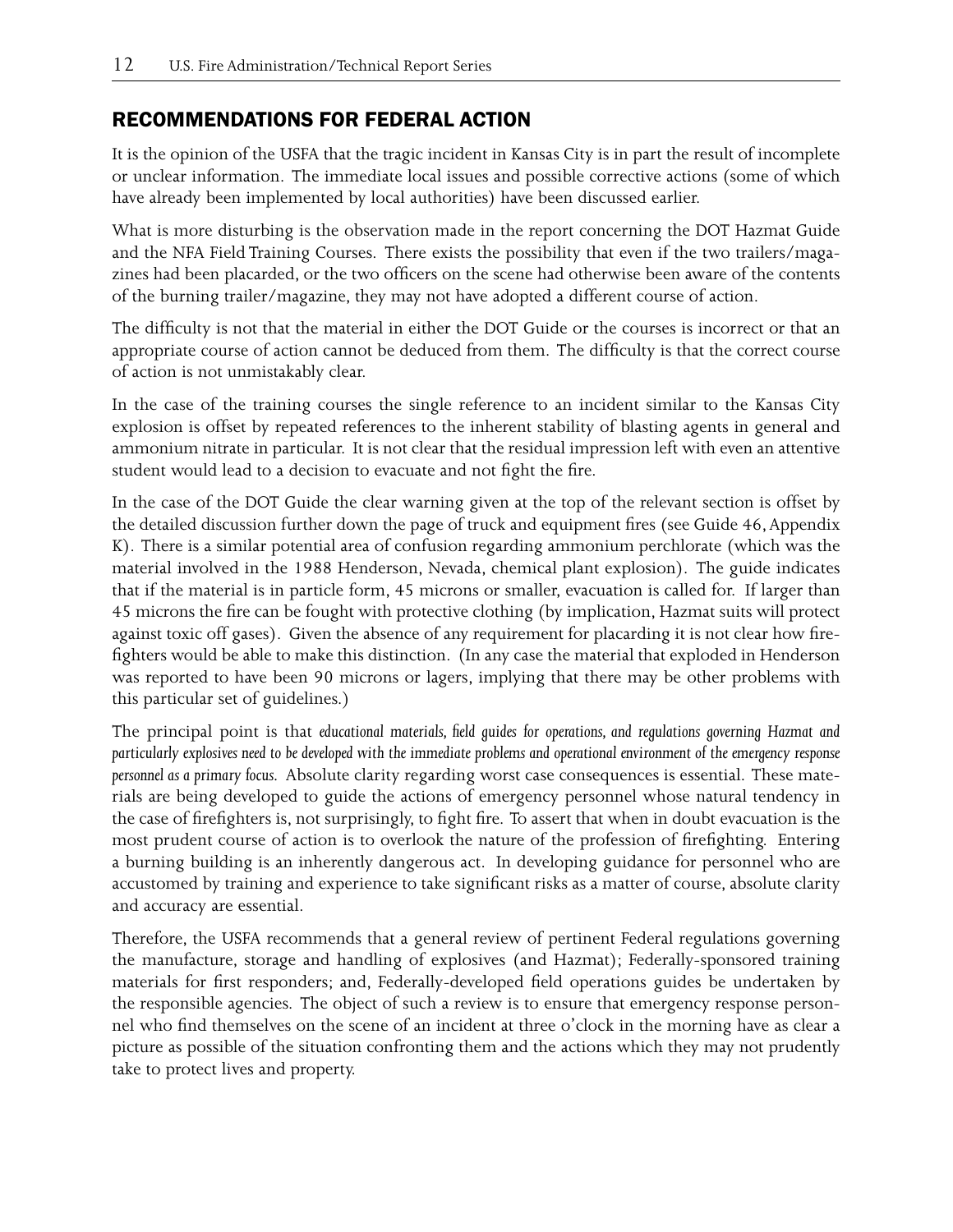

Federal Emergency Management Agency United States Fire Administration Emmitsburg, Maryland 21727



May 10, 1989

Dear Editor:

I am happy to report that action is being taken here in Washington following the tragic Kansas City construction fire and explosion, which hopefully will decrease the chance of firefighters dying again in similiar circumstances. Details are presented in the attached brief article for your use.

Sincerely yours,

John Hart Assistant Administrator